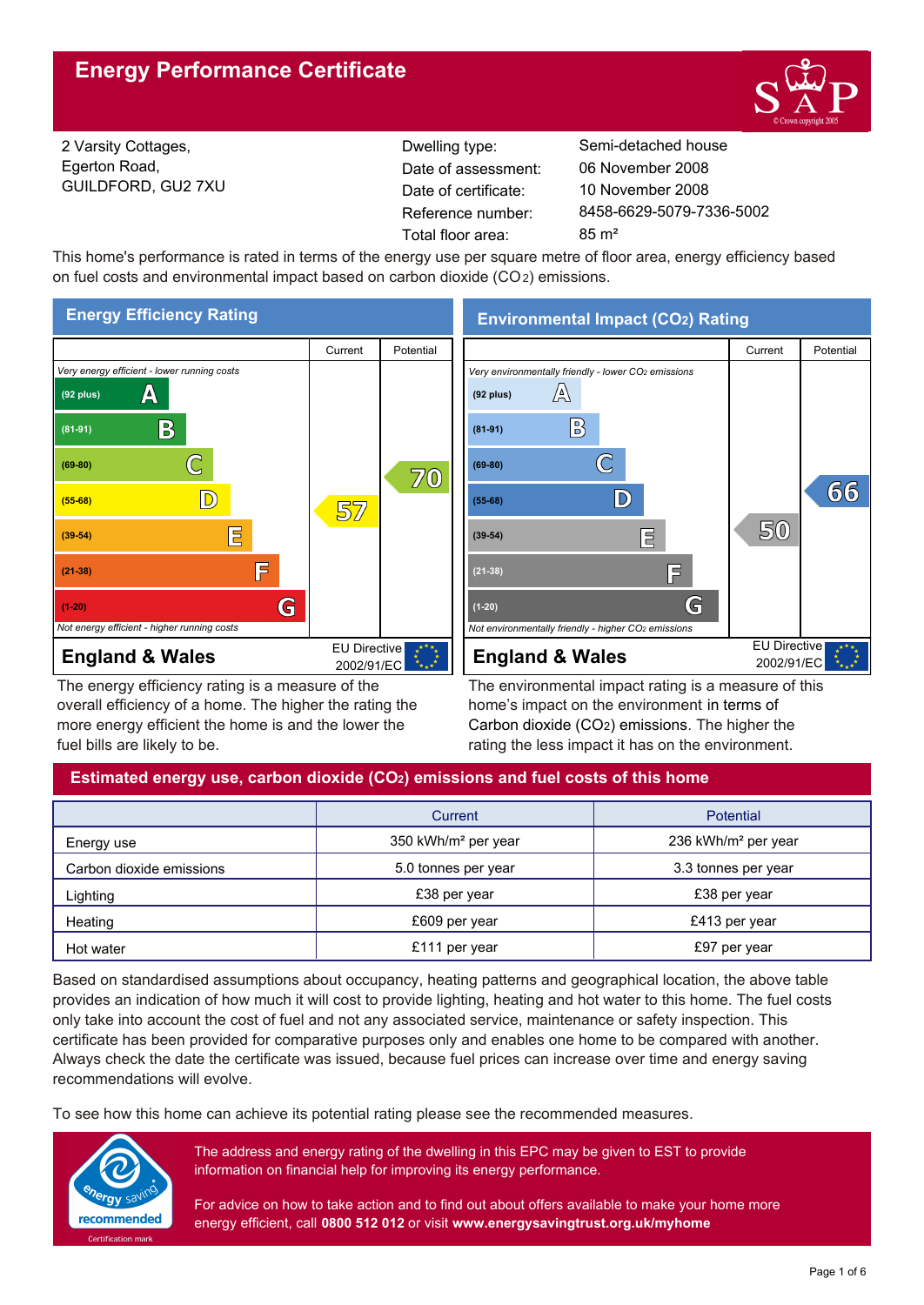### **About this document**

The Energy Performance Certificate for this dwelling was produced following an energy assessment undertaken by a qualified assessor, accredited by Elmhurst Energy Systems, to a scheme authorised by the Government. This certificate was produced using the RdSAP 2005 assessment methodology and has been produced under the Energy Performance of Buildings (Certificates and Inspections) (England and Wales) Regulations 2007 as amended. A copy of the certificate has been lodged on a national register.

| Assessor's accreditation number: | EES/002004                                     |
|----------------------------------|------------------------------------------------|
| Assessor's name:                 | Gary John Ryan                                 |
| Company name/trading name:       | <b>Energy Assess UK Limited</b>                |
| Address:                         | 5 Bryanstone Close, Guildford, Surrey, GU2 9UJ |
| Phone number:                    | 07894 801 963                                  |
| Fax number:                      | 01483 829557                                   |
| E-mail address:                  | gary@energyassessuk.com                        |
| Related party disclosure:        |                                                |

### **If you have a complaint or wish to confirm that the certificate is genuine**

Details of the assessor and the relevant accreditation scheme are as above. You can get contact details of the accreditation scheme from their website at www.elmhurstenergy.co.uk together with details of their procedures for confirming authenticity of a certificate and for making a complaint.

### **About the building's performance ratings**

The ratings on the certificate provide a measure of the building's overall energy efficiency and its environmental impact, calculated in accordance with a national methodology that takes into account factors such as insulation, heating and hot water systems, ventilation and fuels used. The average Energy Efficiency Rating for a dwelling in England and Wales is band E (rating 46).

Not all buildings are used in the same way, so energy ratings use 'standard occupancy' assumptions which may be different from the specific way you use your home. Different methods of calculation are used for homes and for other buildings. Details can be found at www.communities.gov.uk/epbd.

Buildings that are more energy efficient use less energy, save money and help protect the environment. A building with a rating of 100 would cost almost nothing to heat and light and would cause almost no carbon emissions. The potential ratings on the certificate describe how close this building could get to 100 if all the cost effective recommended improvements were implemented.

### **About the impact of buildings on the environment**

One of the biggest contributors to global warming is carbon dioxide. The way we use energy in buildings causes emissions of carbon. The energy we use for heating, lighting and power in homes produces over a quarter of the UK's carbon dioxide emissions and other buildings produce a further one-sixth.

The average household causes about 6 tonnes of carbon dioxide every year. Adopting the recommendations in this report can reduce emissions and protect the environment. You could reduce emissions even more by switching to renewable energy sources. In addition there are many simple everyday measures that will save money, improve comfort and reduce the impact on the environment. Some examples are given at the end of this report.

#### **Visit the Government's website at www.communities.gov.uk/epbd to:**

- Find how to confirm the authenticity of an energy performance certificate
- Find how to make a complaint about a certificate or the assessor who produced it •
- Learn more about the national register where this certificate has been lodged •
- Learn more about energy efficiency and reducing energy consumption •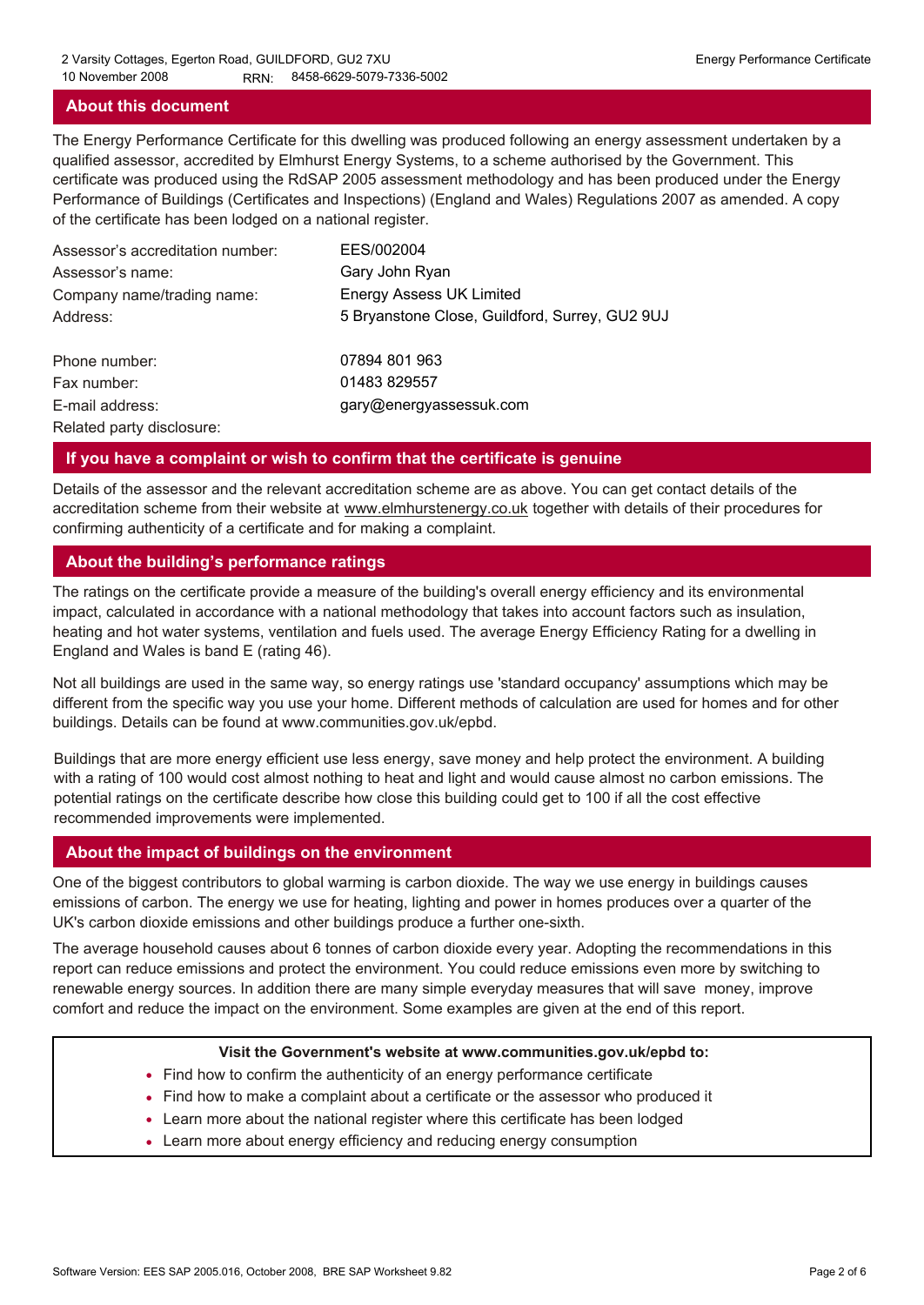# Recommended measures to improve this home's energy performance

2 Varsity Cottages, Egerton Road, GUILDFORD, GU2 7XU Date of certificate:

Reference number: 8458-6629-5079-7336-5002 10 November 2008

### **Summary of this home's energy performance related features**

The following is an assessment of the key individual elements that have an impact on this home's performance rating. Each element is assessed against the following scale: Very poor / Poor / Average / Good / Very good.

| Elements                         | Description                                    | Current performance      |               |
|----------------------------------|------------------------------------------------|--------------------------|---------------|
|                                  |                                                | <b>Energy Efficiency</b> | Environmental |
| Walls                            | Cavity wall, as built, no insulation (assumed) | Poor                     | Poor          |
| Roof                             | Flat, limited insulation (assumed)             | Very poor                | Very poor     |
| Floor                            | Solid, no insulation (assumed)                 |                          |               |
| Windows                          | Fully double glazed                            | Average                  | Average       |
| Main heating                     | Boiler and radiators, mains gas                | Good                     | Good          |
| Main heating controls            | Programmer and room thermostat                 | Poor                     | Poor          |
| Secondary heating                | None                                           |                          |               |
| Hot water                        | From main system                               | Good                     | Good          |
| Lighting                         | Low energy lighting in all fixed outlets       | Very good                | Very good     |
| Current energy efficiency rating |                                                | D 57                     |               |
|                                  | Current environmental impact (CO2) rating      |                          | E 50          |

**Low and zero carbon energy sources**

None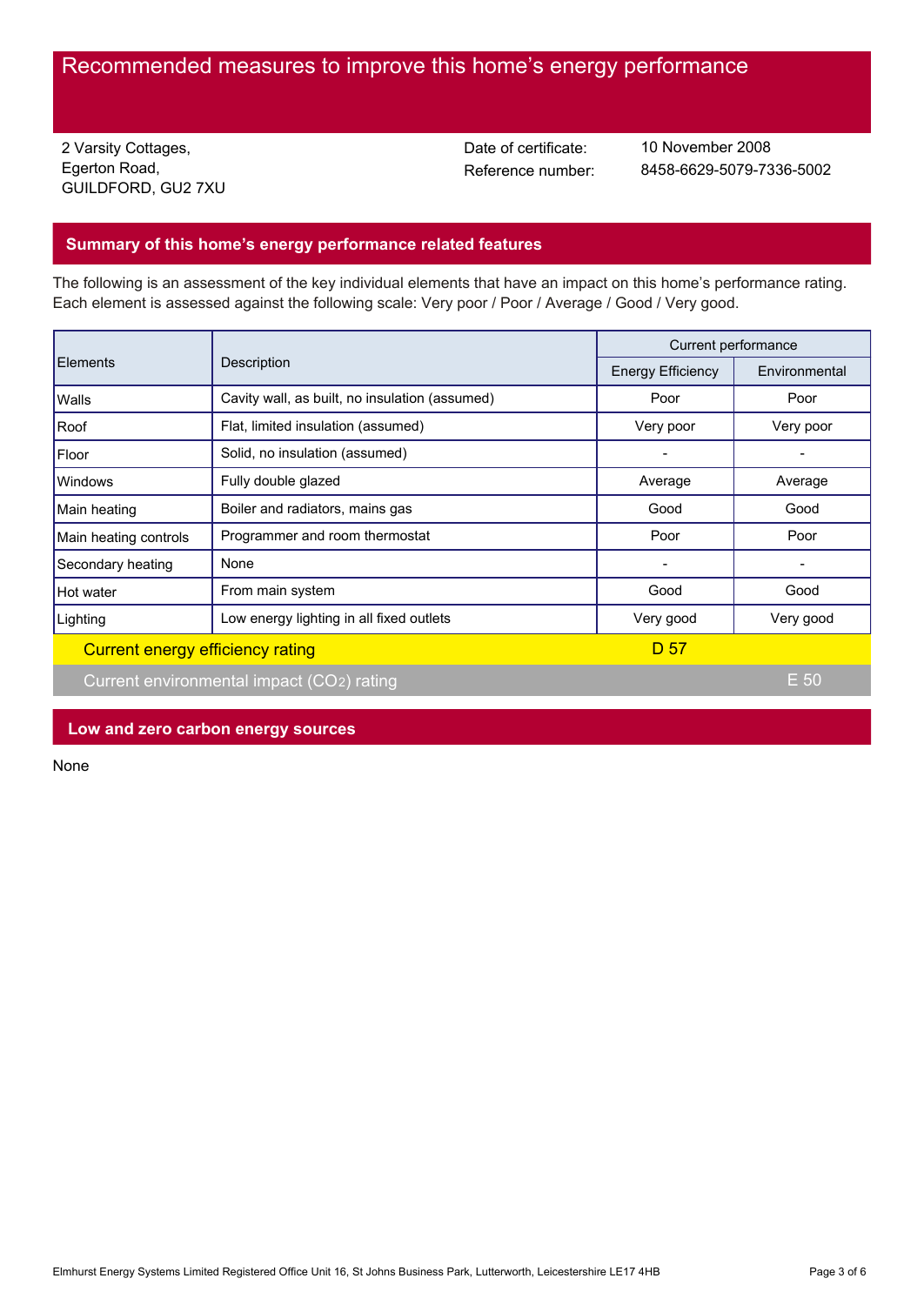### **Recommendations**

The measures below are cost effective. The performance ratings after improvement listed below are cumulative, that is they assume the improvements have been installed in the order that they appear in the table.

|                                                   | <b>Typical savings</b> | Performance ratings after improvement |                      |  |  |  |
|---------------------------------------------------|------------------------|---------------------------------------|----------------------|--|--|--|
| Lower cost measures (up to £500)                  | per year               | Energy efficiency                     | Environmental impact |  |  |  |
| Cavity wall insulation<br>$\mathbf 1$             | £130                   | D 65                                  | D 59                 |  |  |  |
| 2 Upgrade heating controls                        | £19                    | D 67                                  | D 60                 |  |  |  |
| Sub-total                                         | £149                   |                                       |                      |  |  |  |
| Higher cost measures (over £500)                  |                        |                                       |                      |  |  |  |
| Replace boiler with Band A condensing boiler<br>3 | £62                    | C 70                                  | D 66                 |  |  |  |
| Total                                             | £211                   |                                       |                      |  |  |  |
| Potential energy efficiency rating                |                        | C <sub>70</sub>                       |                      |  |  |  |
| Potential environmental impact (CO2) rating       |                        |                                       | D 66                 |  |  |  |

### **Further measures to achieve even higher standards**

The further measures listed below should be considered in addition to those already specified if aiming for the highest possible standards for this home. However you should check the conditions in any covenants, planning conditions, warranties or sale contracts.

| 4 Solar water heating                      | £20  | C 72        | D 67 |
|--------------------------------------------|------|-------------|------|
| 5 Solar photovoltaic panels, 2.5 kWp       | £150 | B 82        | C 77 |
| Enhanced energy efficiency rating          |      | <b>B</b> 82 |      |
| Enhanced environmental impact (CO2) rating |      |             | C 77 |

Improvements to the energy efficiency and environmental impact ratings will usually be in step with each other. However, they can sometimes diverge because reduced energy costs are not always accompanied by a reduction in carbon dioxide (CO2) emissions.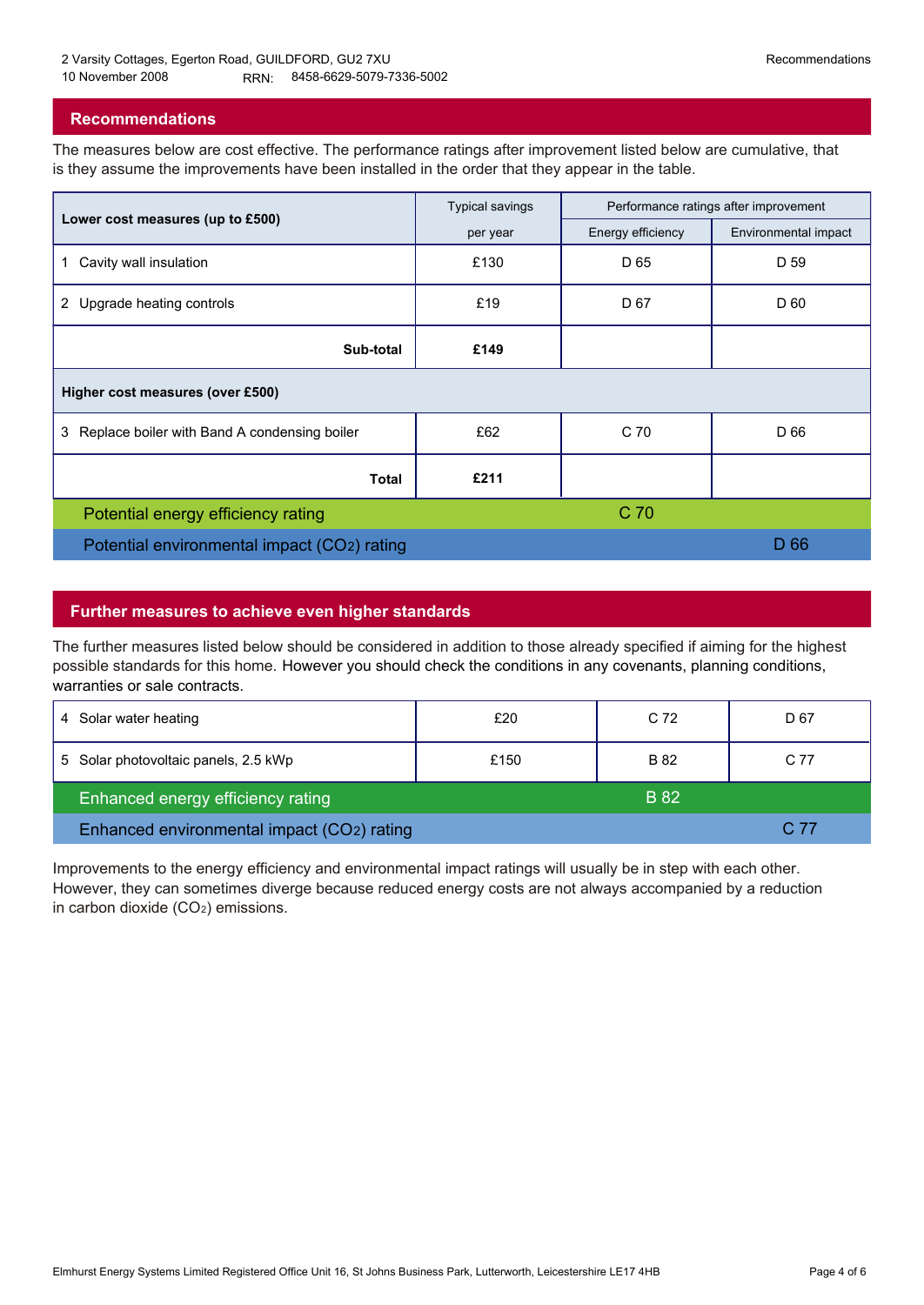### **About the cost effective measures to improve this home's energy ratings**

If you are a tenant, before undertaking any work you should check the terms of your lease and obtain approval from your landlord if the lease either requires it, or makes no express provision for such work.

#### **Lower cost measures (typically up to £500 each)**

These measures are relatively inexpensive to install and are worth tackling first. Some of them may be installed as DIY projects. DIY is not always straightforward, and sometimes there are health and safety risks, so take advice before carrying out DIY improvements.

#### **1 Cavity wall insulation**

Cavity wall insulation, to fill the gap between the inner and outer layers of external walls with an insulating material, reduces heat loss; this will improve levels of comfort, reduce energy use and lower fuel bills. The insulation material is pumped into the gap through small holes that are drilled into the outer walls, and the holes are made good afterwards. As specialist machinery is used to fill the cavity, a professional installation company should carry out this work, and they should carry out a thorough survey before commencing work to ensure that this type of insulation is suitable for this home. They should also provide a guarantee for the work and handle any building control issues. Further information about cavity wall insulation and details of local installers can be obtained from the National Insulation Association (www.nationalinsulationassociation.org.uk).

### **2 Heating controls (thermostatic radiator valves)**

Thermostatic radiator valves allow the temperature of each room to be controlled to suit individual needs, adding to comfort and reducing heating bills provided internal doors are kept closed. For example, they can be set to be warmer in the living room and bathroom than in the bedrooms. Ask a competent heating engineer to install thermostatic radiator valves. Thermostatic radiator valves should be fitted to every radiator except the radiator in the same room as the room thermostat. Remember the room thermostat is needed as well as the thermostatic radiator valves, to enable the boiler to switch off when no heat is required.

### **Higher cost measures (typically over £500 each)**

### **3 Band A condensing boiler**

A condensing boiler is capable of much higher efficiencies than other types of boiler, meaning it will burn less fuel to heat this property. This improvement is most appropriate when the existing central heating boiler needs repair or replacement, but there may be exceptional circumstances making this impractical. Condensing boilers need a drain for the condensate which limits their location; remember this when considering remodelling the room containing the existing boiler even if the latter is to be retained for the time being (for example a kitchen makeover). Building Regulations apply to this work, so your local authority building control department should be informed, unless the installer is registered with a competent persons schemeą, and can therefore self-certify the work for Building Regulation compliance. Ask a qualified heating engineer to explain the options.

### **About the further measures to achieve even higher standards**

Further measures that could deliver even higher standards for this home. You should check the conditions in any covenants, planning conditions, warranties or sale contracts before undertaking any of these measures. If you are a tenant, before undertaking any work you should check the terms of your lease and obtain approval from your landlord if the lease either requires it, or makes no express provision for such work.

#### **4 Solar water heating**

A solar water heating panel, usually fixed to the roof, uses the sun to pre-heat the hot water supply. This will significantly reduce the demand on the heating system to provide hot water and hence save fuel and money. The Solar Trade Association has up-to-date information on local installers and any grant that may be available.

### **5 Solar photovoltaic (PV) panels**

A solar PV system is one which converts light directly into electricity via panels placed on the roof with no waste and no emissions. This electricity is used throughout the home in the same way as the electricity purchased from an energy supplier. The British Photovoltaic Association has up-to-date information on local installers who are qualified electricians and on any grant that may be available. Planning restrictions may apply in certain neighbourhoods and you should check this with the local authority. Building Regulations apply to this work, so your local authority building control department should be informed, unless the installer is appropriately qualified and registered as such with a competent persons schemeą, and can therefore self-certify the work for Building Regulation compliance.